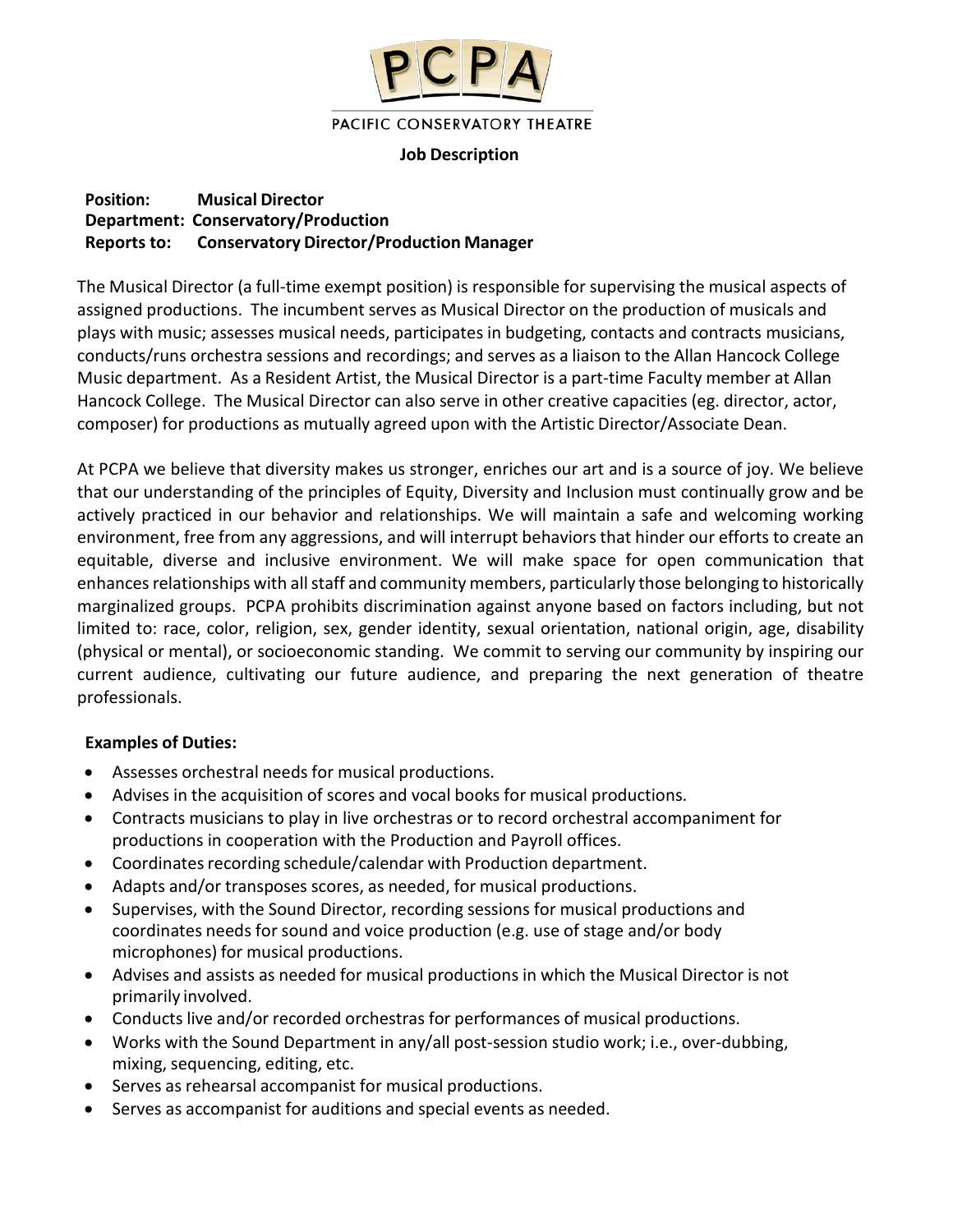- Coordinates use/sharing of musical instruments, equipment, and space with the AHC Music department.
- As a Resident Artist, is a member of the Acting faculty teaching Singing Techniques, Musical Theatre Ensemble, basic musicianship and related topics as assigned in the two-year actor training program.
- Supervises program and personnel for outside public relations or public service events involving music or musical performers.
- Works with Directors and Conservatory faculty in coordinating any musical needs for main stage non-musical productions and/or class related projects.
- Participates in the recruitment, selection and mentorship of the Musical Direction intern.
- Promotes a commitment to anti-racism, Equity, Diversity, and Inclusion in all areas of PCPA.
- Attends required EDI, sexual harassment, anti-bias, anti-racist, and other Human Resource trainings and workshops.
- Works in a manner consistent with understanding and demonstrating inclusive behaviors; maintains a safe and welcoming working environment, free from any aggressions; interrupts behaviors that hinder PCPA's equity, diversity and inclusion efforts.
- Disclaimer: This description reflects managements of essential functions, it does not proscribe or restrict the tasks that may be assigned.

# **Qualifications**:

- Professional theatre experience. Teaching, musical directing, composing/arranging experience.
- Working knowledge of all aspects of the Theatre process production and technical, as well as performance.
- Excellent communication skills written, oral, visual.
- Excellent inter-personal and leadership skills.
- High level of piano/sight-reading skills.
- Ability to supervise and coordinate the activities of large groups toward a common purpose.
- Ability to work productively under time pressures and meet deadlines.
- Practical working knowledge of electronic synthesized/sequenced orchestration process.
- Deep understanding of principles of acting and singing and the ability to impart them in both a rehearsal and classroom setting.
- Demonstrated experience evidencing commitment to anti-racism, equity, diversity, and inclusion.
- Demonstrates a special sensitivity and ability to work effectively with diverse company and community members - with respect to race, color, religion, sex, gender identity, sexual orientation, national origin, age, disability (physical or mental), or socioeconomic standing.
- Master of Fine Arts or Master's Degree preferred, or; Bachelor's Degree required, with 6+ years professional experience in similar positions, or the equivalent.

oMust meet the minimum qualifications for, and successfully achieve, certification as a California community college instructor at Allan Hancock College.

# **Other Requirements:**

• Possess or be able to a valid California Driver's license and/or have access to transportation for business related events.

# **Work Conditions:**

• Ability to work long hours and work with a flexible schedule.